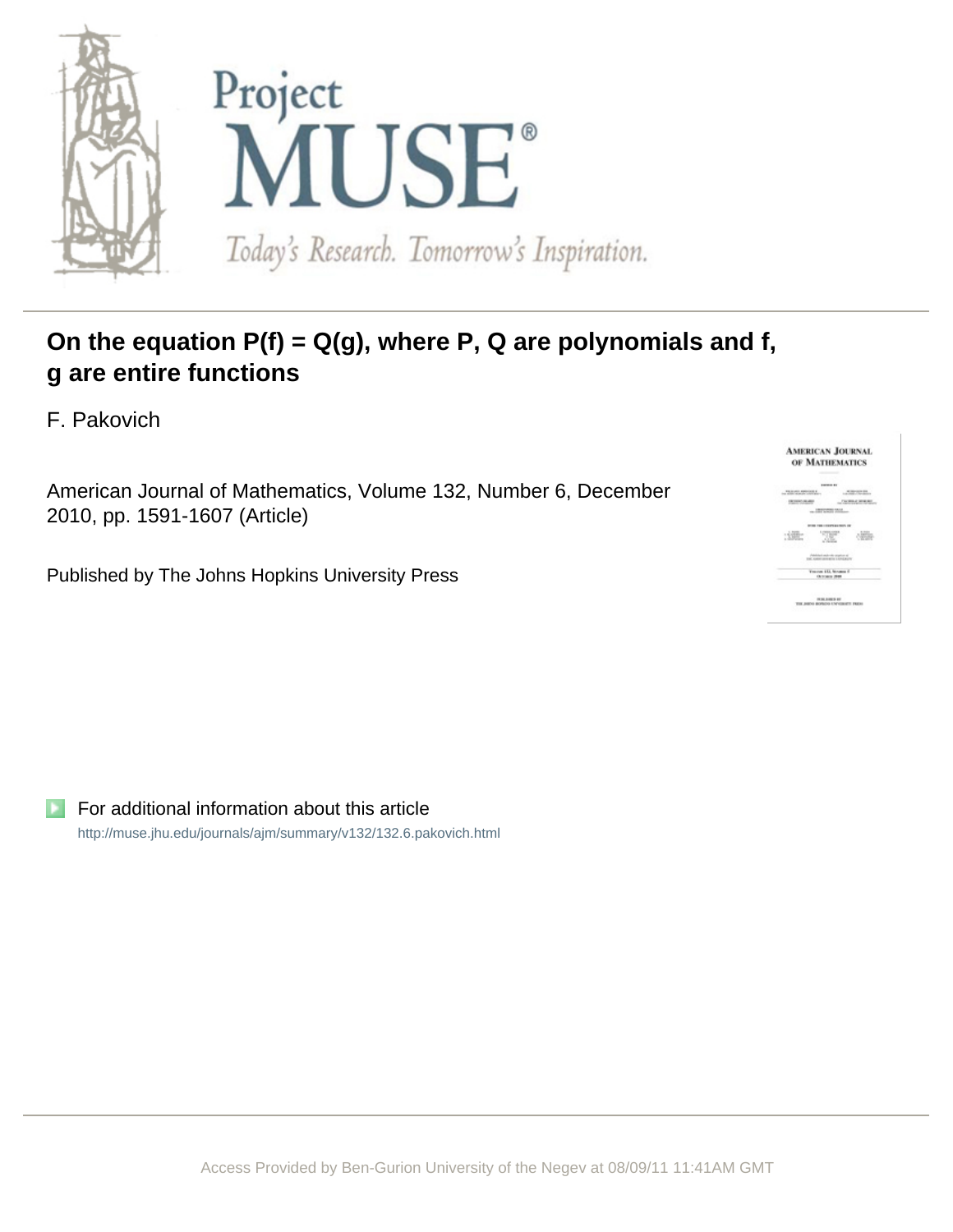# **ON THE EQUATION**  $P(f) = Q(g)$ , WHERE *P*, *Q* **ARE POLYNOMIALS AND** *f* , *g* **ARE ENTIRE FUNCTIONS**

#### By F. PAKOVICH

*Abstract*. In 1922 Ritt described polynomial solutions of the functional equation  $P(f) = Q(g)$ . In this paper we describe solutions of the equation above in the case when *P*, *Q* are polynomials while *f*, *g* are allowed to be arbitrary entire functions. In fact, we describe solutions of the more general functional equation  $s = P(f) = Q(g)$ , where *s*, *f*, *g* are entire functions and *P*, *Q* are arbitrary rational functions. As an application we solve the problem of description of "strong uniqueness polynomials" for entire functions.

**1. Introduction.** In this paper we describe all possible solutions of the functional equation

$$
(1) \tP \circ f = Q \circ g,
$$

where  $P$ ,  $Q$  are polynomials,  $f$ ,  $g$  are entire functions, and the symbol  $\circ$  denotes the superposition of functions,  $f_1 \circ f_2 = f_1(f_2)$ . In fact we describe solutions of the more general functional equation

$$
(2) \t\t\t s = P \circ f = Q \circ g,
$$

where  $s, f, g$  are entire functions and  $P, Q$  are arbitrary rational functions.

Let us give several examples of solutions of (1). First of all observe that for any polynomial *P* and any entire function *f* one can obtain a solution of (1) setting

(3) 
$$
Q = P \circ \alpha, \quad g = \alpha^{-1} \circ f,
$$

where  $\alpha$  is a linear Möbius transformation. Observe also that if  $P$ ,  $Q$ ,  $f$ ,  $g$  is a solution of  $(1)$ , then for any entire function *h* and any polynomial *U* the collection

$$
\hat{P} = U \circ P, \quad \hat{Q} = U \circ Q, \quad \hat{f} = f \circ h, \quad \hat{g} = g \circ h
$$

also is a solution of (1).

Manuscript received July 24, 2008.

Research supported by the ISF, Grant No. 979/05.

American Journal of Mathematics 132 (2010), 1591–1607. © 2010 by The Johns Hopkins University Press.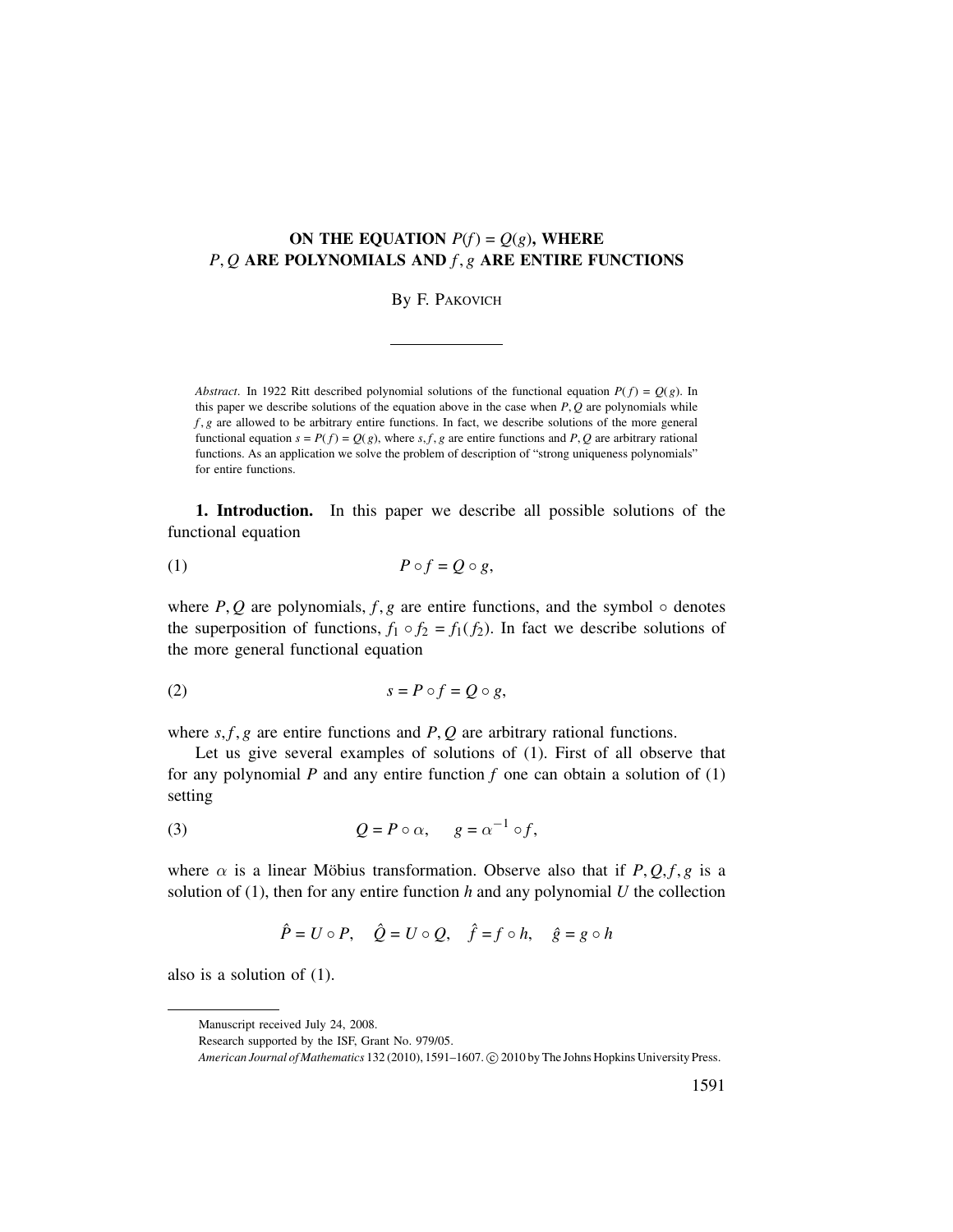In order to lighten the notation, in case if rational functions *P*, *Q* and entire functions  $s, f, g$  such that (2) holds satisfy (3) for some Möbius transformation  $\alpha$ , we will say that that the decomposition *P*◦*f* of *s* is equivalent to the decomposition *Q* ◦ *g*. For equivalent decompositions we will use the notation  $P \circ f \sim Q \circ g$ .

The simplest examples of solutions of (1) for which the decompositions  $P \circ f$ and  $Q \circ g$  are not equivalent are provided by polynomials. For example, we have  $z^n \circ z^m = z^m \circ z^n$ . More generally, for any polynomial *R* and  $r \ge 0$ ,  $n \ge 1$  the equality

$$
(4) \t\t\t zn \circ zr R(zn) = zr Rn(z) \circ zn
$$

holds. Another examples of polynomial solutions of (1) are provided by the Chebyshev polynomials  $T_n$  defined by the equality

$$
(5) \t\t T_n(\cos z) = \cos nz.
$$

Indeed, it follows from (5) that for any  $m, n \ge 1$  we have:

$$
(6) \t\t T_n \circ T_m = T_m \circ T_n.
$$

The theory of functional decompositions of polynomials developed by Ritt [27] yields that actually any polynomial solution of (1) in a sense reduces either to (4) or to (6). Namely, the following statement is true: if polynomials  $P, Q, f, g$ satisfy (1) then there exist polynomials *U*,  $\tilde{P}$ ,  $\tilde{Q}$ ,  $\tilde{f}$ ,  $\tilde{g}$ , *h* such that

(7) 
$$
P = U \circ \tilde{P}
$$
,  $Q = U \circ \tilde{Q}$ ,  $f = \tilde{f} \circ h$ ,  $g = \tilde{g} \circ h$ ,  $\tilde{P} \circ \tilde{f} = \tilde{Q} \circ \tilde{g}$ 

and up to a possible replacement of  $\tilde{P}$  by  $\tilde{Q}$  and  $\tilde{f}$  by  $\tilde{g}$  either

(8) 
$$
\tilde{P} \circ \tilde{f} \sim z^n \circ z^r R(z^n), \qquad \tilde{Q} \circ \tilde{g} \sim z^r R^n(z) \circ z^n,
$$

where *R* is a polynomial,  $r \geq 0$ ,  $n \geq 1$ , and GCD  $(n, r) = 1$ , or

(9) 
$$
\tilde{P} \circ \tilde{f} \sim T_n \circ T_m, \qquad \tilde{Q} \circ \tilde{g} \sim T_m \circ T_n,
$$

where  $T_n$ ,  $T_m$  are the corresponding Chebyshev polynomials with  $n, m \geq 1$ , and  $GCD(n, m) = 1.$ 

The simplest example of a solution of  $(1)$  with transcendental  $f$ ,  $g$  is provided by the equality

$$
\cos^2 z = 1 - \sin^2 z.
$$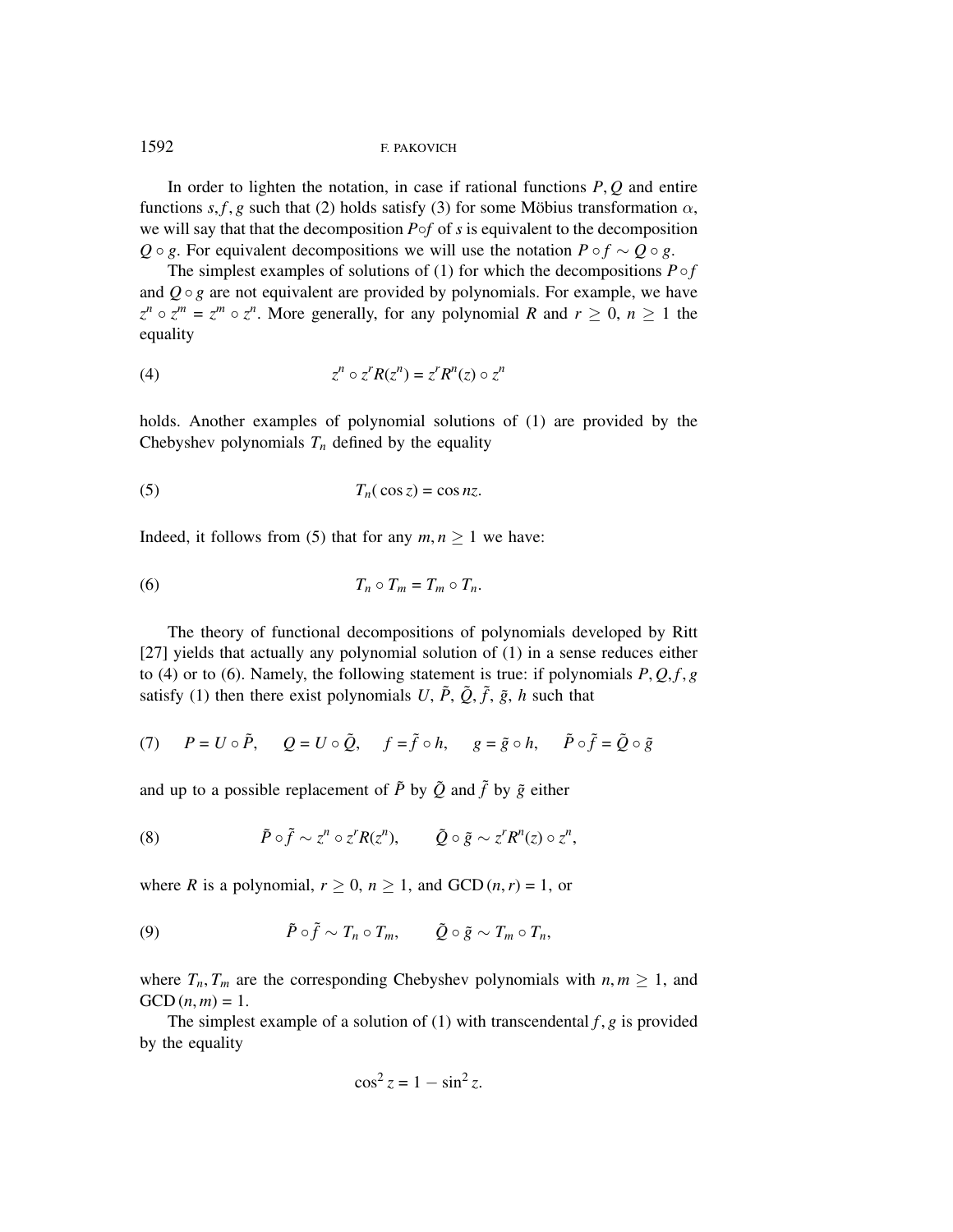More generally, for any polynomial *S* we have:

(10) 
$$
z^2 \circ \cos z S(\sin z) = (1 - z^2) S^2(z) \circ \sin z.
$$

The equality

$$
(11) \t\t T_n \circ \cos mz = T_m \circ \cos nz
$$

also is an example of a solution of (1). Nevertheless, in a sense this equality is a corollary of equality (6) since

$$
\cos mz = T_m \circ \cos z, \quad \cos nz = T_n \circ \cos z.
$$

On the other hand, for example the equality

$$
-T_2 \circ \cos\left(\frac{\pi}{2} + z\right) = T_2 \circ \cos z
$$

already can not be reduced in a similar way to (4), (6), or (10). More generally, for any  $m, n \geq 1, l > 1$ , and  $0 \leq k < n l$  we have:

(12) 
$$
-T_{nl}\circ\cos\left(\frac{(2k+1)\pi}{nl}+m z\right)=T_{ml}\circ\cos\left(n z\right).
$$

Our first result states that up to one "sporadic" exception any solution of (1) can be reduced to  $(4)$ ,  $(6)$ ,  $(10)$  or  $(12)$ .

THEOREM A. *Suppose that polynomials P*, *Q and entire functions f* , *g satisfy the equation*

$$
P\circ f=Q\circ g.
$$

*Then there exist polynomials F,*  $\tilde{P}$ *,*  $\tilde{Q}$  *and entire functions*  $\tilde{f}$ *,*  $\tilde{g}$ *, t such that* 

$$
P = F \circ \tilde{P}, \quad Q = F \circ \tilde{Q}, \quad f = \tilde{f} \circ t, \quad g = \tilde{g} \circ t, \quad \tilde{P} \circ \tilde{f} = \tilde{Q} \circ \tilde{g}
$$

*and, up to a possible replacement of P by Q and f by g, one of the following conditions holds:*

1) 
$$
\tilde{P} \circ \tilde{f} \sim z^n \circ z^r R(z^n), \qquad \tilde{Q} \circ \tilde{g} \sim z^r R^n(z) \circ z^n,
$$

*where R is a polynomial,*  $r \geq 0$ *,*  $n \geq 1$ *, and GCD*  $(n, r) = 1$ *;* 

$$
\tilde{P} \circ \tilde{f} \sim T_n \circ T_m, \quad \tilde{Q} \circ \tilde{g} \sim T_m \circ T_n,
$$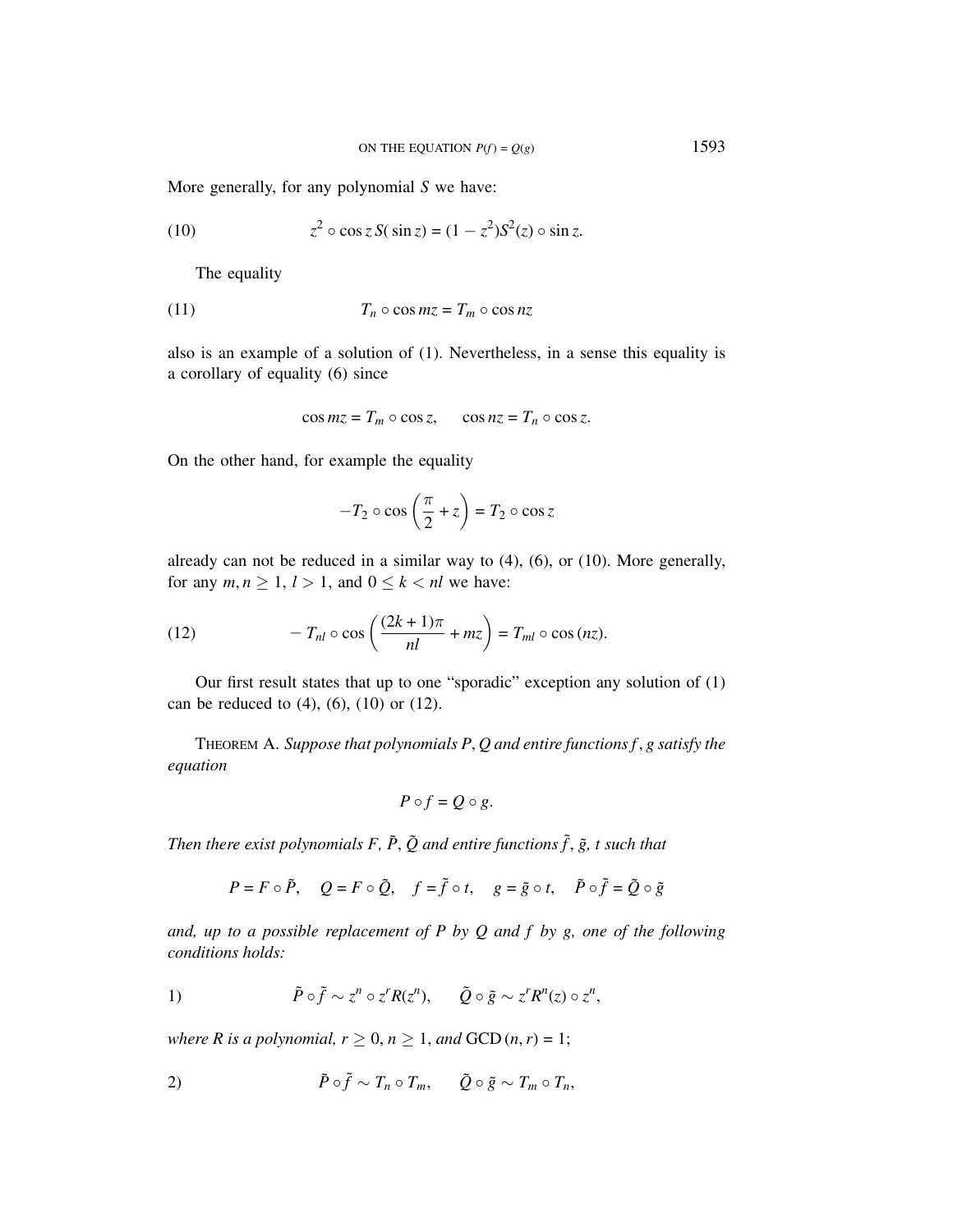*where*  $T_n$ ,  $T_m$  *are the corresponding Chebyshev polynomials with*  $m, n \geq 1$ *, and*  $GCD(n, m) = 1$ ;

3) 
$$
\tilde{P} \circ \tilde{f} \sim z^2 \circ \cos z \, S(\sin z), \qquad \tilde{Q} \circ \tilde{g} \sim (1 - z^2) \, S^2(z) \circ \sin z,
$$

*where S is a polynomial;*

4) 
$$
\tilde{P} \circ \tilde{f} \sim -T_{nl} \circ \cos\left(\frac{(2k+1)\pi}{nl} + mz\right), \quad \tilde{Q} \circ \tilde{g} \sim T_{ml} \circ \cos(nz),
$$

*where*  $T_{nl}$ ,  $T_{ml}$  *are the corresponding Chebyshev polynomials with*  $m, n \geq 1$ , GCD  $(n, m) = 1, l > 1, and 0 \le k < nl;$ 

5) 
$$
\tilde{P} \circ \tilde{f} \sim (z^2 - 1)^3 \circ \left(\frac{i \sin 2x + 2\sqrt{2} \cos x}{\sqrt{3}}\right),
$$

$$
\tilde{Q} \circ \tilde{g} \sim (3z^4 - 4z^3) \circ \left(\frac{i \sin 3x}{3\sqrt{2}} + \cos 2x + \frac{i \sin x}{\sqrt{2}} + \frac{2}{3}\right).
$$

Since a composition  $P \circ f$  of a polynomial  $P$  and an entire function  $f$  is an entire function, the problem of description of solutions of equation (1) is a particular case of the problem of description of all possible "double decompositions" (2) of an entire function. Notice that different aspects of the theory of decompositions of entire functions were studied in many recent papers (see e.g. [8], [17], [19], [20], [21], [22]). However, this theory is still far from its completion. In particular, there exist no results about double decompositions of entire functions similar to the results of Ritt.

Our next result describes solutions of equation (2) in case where the functions *P*, *Q* are rational and at least one of them is not a polynomial. Together with Theorem A this provides a complete description of solutions of equation (2) with rational  $P$ ,  $Q$  and entire  $s$ ,  $f$ ,  $g$ .

THEOREM B. Suppose that rational functions  $P, Q$  and entire functions  $s, f, g$ *satisfy the equation*

$$
s = P \circ f = Q \circ g.
$$

*Furthermore, suppose that at least one of the functions P*, *Q is not a polynomial. Then there exist rational functions F,*  $\tilde{P}$ *,*  $\tilde{Q}$  *and entire functions*  $\tilde{f}$ *,*  $\tilde{g}$ *, t such that* 

$$
P = F \circ \tilde{P}, \quad Q = F \circ \tilde{Q}, \quad f = \tilde{f} \circ t, \quad g = \tilde{g} \circ t, \quad \tilde{P} \circ \tilde{f} = \tilde{Q} \circ \tilde{g}
$$

*and, up to a possible replacement of P by Q and f by g, one of the following*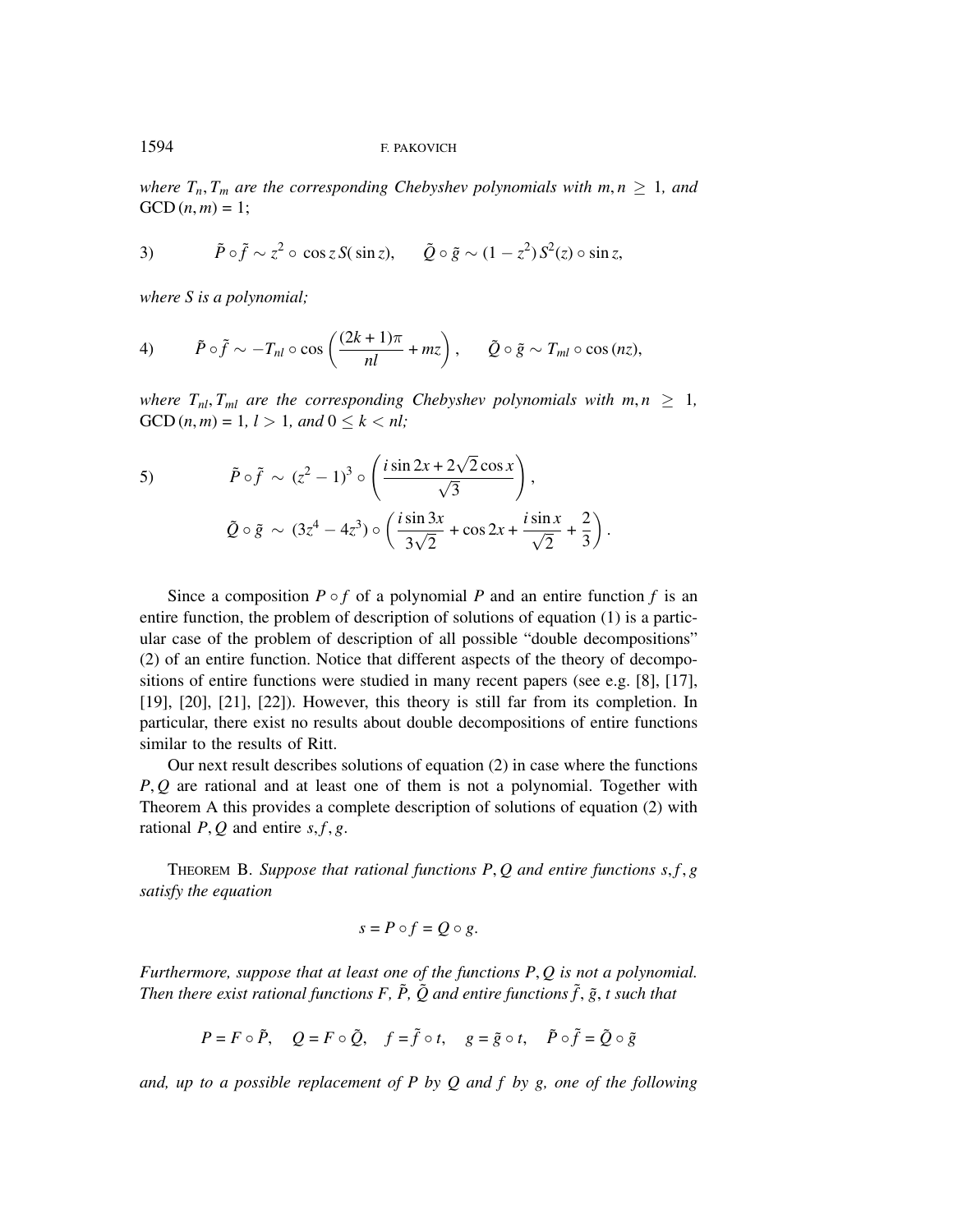*conditions holds:*

1) 
$$
\tilde{P} \circ \tilde{f} \sim z^n \circ e^{rz} L(e^{nz}), \qquad \tilde{Q} \circ \tilde{g} \sim z^r L^n(z) \circ e^{nz},
$$

*where L is a Laurent polynomial,*  $r \geq 0$ *,*  $n \geq 1$ *, and*  $GCD(n, r) = 1$ *;* 

2) 
$$
\tilde{P} \circ \tilde{f} \sim T_n \circ \cos(mz), \qquad \tilde{Q} \circ \tilde{g} \sim \frac{1}{2} \left( z^m + \frac{1}{z^m} \right) \circ e^{inz},
$$

*where*  $T_n$  *is the Chebyshev polynomial,*  $m, n \geq 1$ *, and GCD*  $(n, m) = 1$ .

Yet another problem related to equation (1) is the problem of description of "strong uniqueness polynomials" for entire functions. Recall that a polynomial *P* is called a strong uniqueness polynomial for entire functions if the equality

$$
(13) \t\t P \circ f = cP \circ g,
$$

where *f*, *g* are entire functions and  $c \in \mathbb{C}$ , implies that  $c = 1$  and  $f \equiv g$ . Such polynomials are closely related to the "uniqueness range sets" for entire functions and were studied in the recent papers [6], [12], [14], [28], [30] (see also the papers [1], [2], [13], [15], [16], [24] where the similar question was studied for meromorphic functions).

Usually, the problem of description of strong uniqueness polynomials for entire functions is studied under additional conditions of "generic position" imposed on the polynomial *P*. Our last result based on Theorem A provides a complete solution of this problem in the general case.

THEOREM C. *A polynomial P is not a strong uniqueness polynomial for entire functions if and only if there exists a Möbius transformation*  $\alpha$  *such that either* 

$$
P = z^r R(z^n) \circ \alpha,
$$

*where R is a polynomial and*  $r \geq 0$ *,*  $n > 1$ *, or* 

$$
P = F \circ T_l \circ \alpha,
$$

*where F is a polynomial,*  $T_l$  *is the Chebyshev polynomial, and l > 1.* 

The paper is organized as follows: In the second section, using a result about parametrizations of algebraic curves by entire functions obtained in [4], [11], [20] we relate the classification of solutions of equation (2) with the classification of double decompositions of Laurent polynomials into compositions of rational functions. In the third section we review the papers [5], [23], [25], [31] where such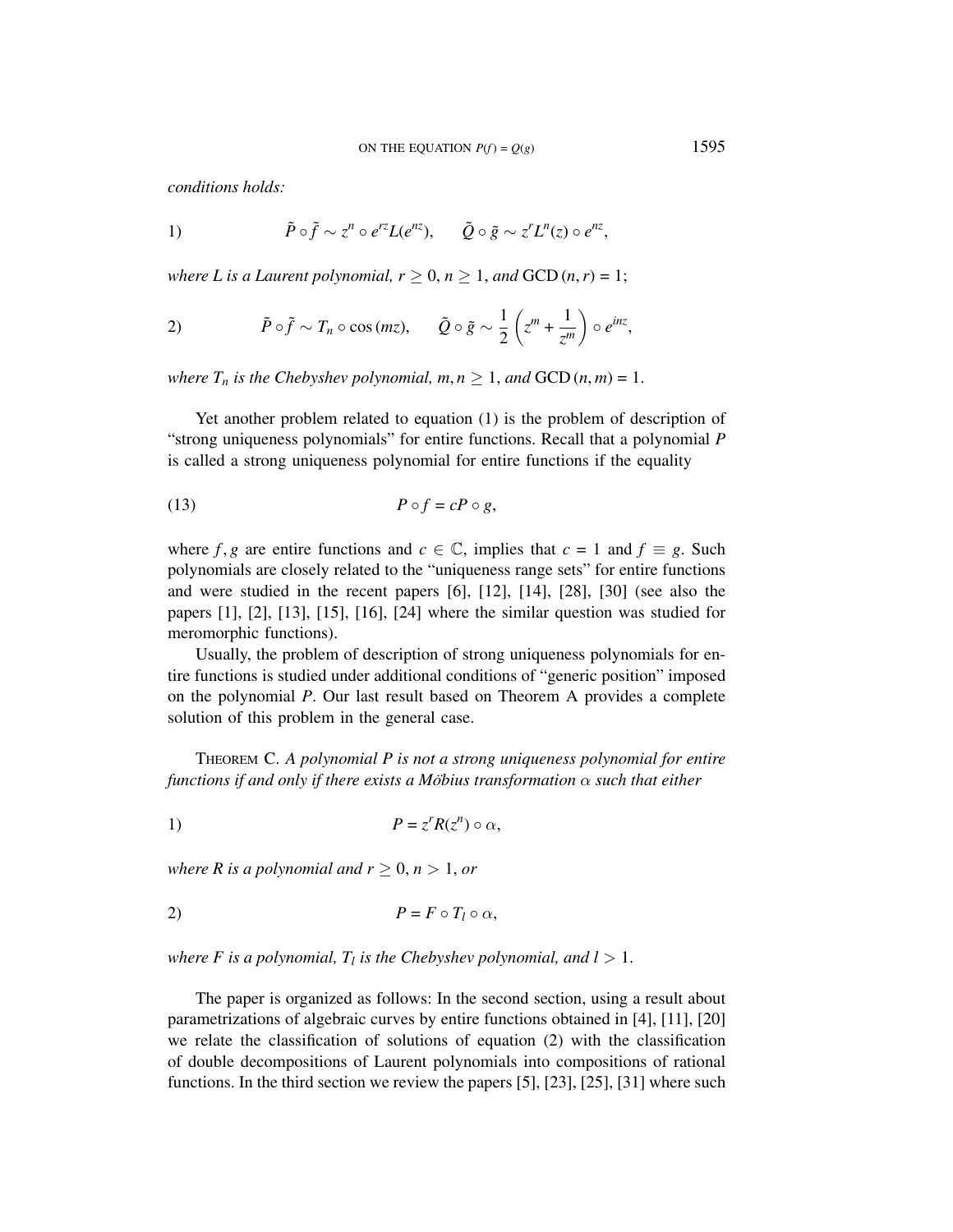a classification was obtained. Finally, in the fourth section we prove Theorems A, B, and C.

**2. Reduction.** Let  $\mathcal{E}: u(x, y) = 0$  be an affine algebraic curve. Recall, that a pair *f*, *g* of functions meromorphic on a simply connected domain *D* of  $\mathbb{CP}^1$  is called a meromorphic parametrization of  $\mathcal{E}$  on *D* if for any point  $z \in D$  which is not a pole of *f* or *g* the equality  $u(f(z), g(z)) = 0$  holds and with finitely many exceptions any point of  $\mathcal E$  is of the form ( $f(z)$ ,  $g(z)$ ) for some  $z \in D$ . If  $D = \mathbb C$  and functions  $f, g$  are entire then the corresponding parametrization is called entire.

Denote by  $\hat{\mathcal{E}}$  the desingularization of the curve  $\mathcal{E}$ . The general structure of meromorphic parametrizations of  $\mathcal E$  on  $D$  is described by the following theorem (see [4]).

THEOREM 2.1*. Let f* , *g be a meromorphic parametrization of* E *on D. Then there exist a holomorphic function h*:  $D \to \hat{\mathcal{E}}$ , *meromorphic functions U*,  $V: \hat{\mathcal{E}} \to \mathbb{CP}^1$ , *and a finite set*  $S \subset \hat{\mathcal{E}}$  *such that*  $f = U \circ h$ ,  $g = V \circ h$  *and the mapping*  $(U, V)$ :  $\hat{\mathcal{E}} \to$  $\mathbb{CP}^1 \times \mathbb{CP}^1$  *is injective on*  $\hat{\mathcal{E}} \setminus S$ .

The class of curves having a meromorphic parametrization on  $\mathbb C$  is quite restrictive in view of the following classical Picard theorem [26].

THEOREM 2.2*. If* E *has a meromorphic parametrization on* C *then* E*ˆ has genus zero or one.*

Furthermore, for curves having an entire parametrization the following much more precise result holds (see [11], [4]).

THEOREM 2.3*. Let*  $f, g$  *be an entire parametrization of*  $\mathcal{E}$ *. Then*  $\hat{\mathcal{E}} = \mathbb{CP}^1$  *and there exist an entire function h, rational functions U, V, and a finite set*  $S \subset \mathbb{CP}^1$ *such that f* = *U*  $\circ$  *h*, *g* = *V*  $\circ$  *h and the mapping*  $(U, V)$ :  $\mathbb{CP}^1 \rightarrow \mathbb{CP}^1 \times \mathbb{CP}^1$  *is injective on*  $\mathbb{CP}^1 \setminus S$ .

Theorem 2.3 permits to relate the description of solutions of (2) with the description of solutions of the equation

$$
(14) \tL = P \circ U = Q \circ V,
$$

where *L* is a Laurent polynomial and *P*, *Q*, *U*, *V* are rational functions.

THEOREM 2.4*. Suppose that rational functions P*, *Q and entire functions s*, *f* , *g satisfy equation (2). Then there exist an entire function h, a Laurent polynomial L, and rational functions U*, *V such that*

(15) 
$$
s = L \circ h, \quad f = U \circ h, \quad g = V \circ h, \quad L = P \circ U = Q \circ V.
$$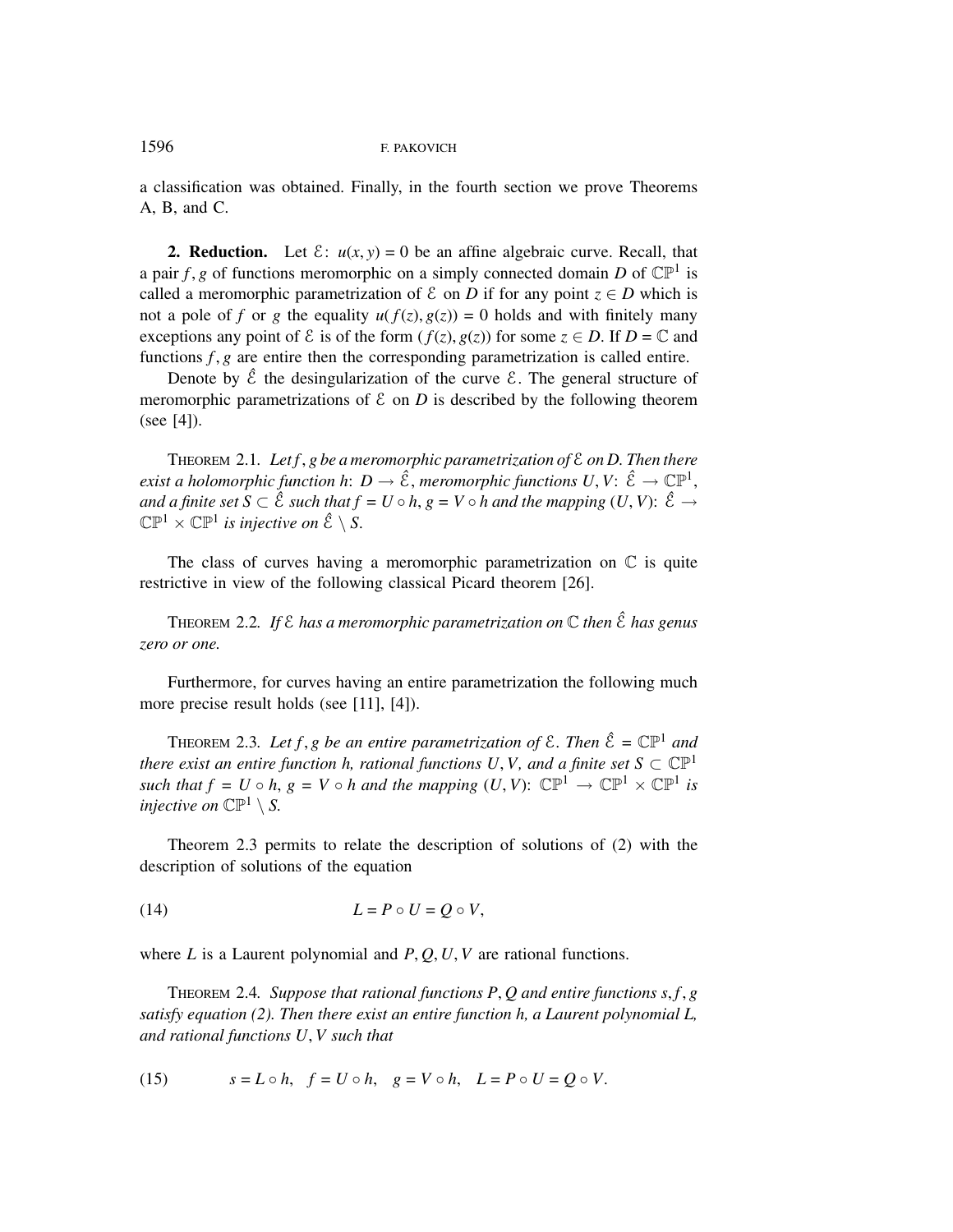*Proof.* If (2) holds, then *f*, *g* is an entire parametrization of a factor of the algebraic curve

$$
P_1(x)Q_2(y) - P_2(x)Q_1(y) = 0,
$$

where  $P_1$ ,  $P_2$  and  $Q_1$ ,  $Q_2$  are pairs polynomials without common roots such that

$$
P = P_1/P_2
$$
,  $Q = Q_1/Q_2$ ,

and hence by Theorem 2.3 there exist an entire function *h* and rational functions *U*, *V* such that

$$
(16) \t\t f = U \circ h, \t g = V \circ h.
$$

Furthermore, it follows from  $P \circ f = Q \circ g$  that  $P \circ U = Q \circ V$ . Besides, clearly  $s = L \circ h$ , where  $L = P \circ U = Q \circ V$ .

Since *s* is an entire function, the equality  $s = L \circ h$  implies that *h* does not take any value in  $\mathbb C$  which is a pole of  $L$ . On the other hand, by the Picard Little theorem an entire function may omit at most one value *a* in C. Therefore, *L* is either a polynomial or has at most one pole in  $\mathbb C$  and in the last case this pole necessarily coincides with *a*. Therefore, replacing if necessary *h* by  $h - a$  and *L* by  $L \circ (z + a)$ , without loss of generality we may assume that *L* is a Laurent polynomial.  $\Box$ 

**3. Decompositions of Laurent polynomials.** In this section we review results concerning double decompositions of polynomials and Laurent polynomials. In accordance with the notation introduced above, if  $P$ ,  $Q$ ,  $U$ ,  $V$  are rational functions such that (14) holds for some rational function *L* and

$$
P = Q \circ \alpha, \quad U = \alpha^{-1} \circ V
$$

for some Möbius transformation  $\alpha$ , then we will say that the decomposition  $P \circ U$  of *L* is equivalent to the decomposition  $Q \circ V$  and will use for equivalent decompositions the notation  $P \circ U \sim Q \circ V$ .

The decomposition theory of polynomials was constructed by Ritt in the paper [27]. In particular, Ritt proved that if  $\tilde{P}, \tilde{Q}, \tilde{f}, \tilde{g}$  are polynomials satisfying

$$
\tilde{P}\circ \tilde{f}=\tilde{Q}\circ \tilde{g}
$$

and such that

(17) 
$$
\text{GCD}(\deg \tilde{P}, \deg \tilde{Q}) = 1, \quad \text{GCD}(\deg \tilde{f}, \deg \tilde{g}) = 1,
$$

then up to a possible replacement of  $\tilde{P}$  by  $\tilde{Q}$  and  $\tilde{f}$  by  $\tilde{g}$  either (8) or (9) holds.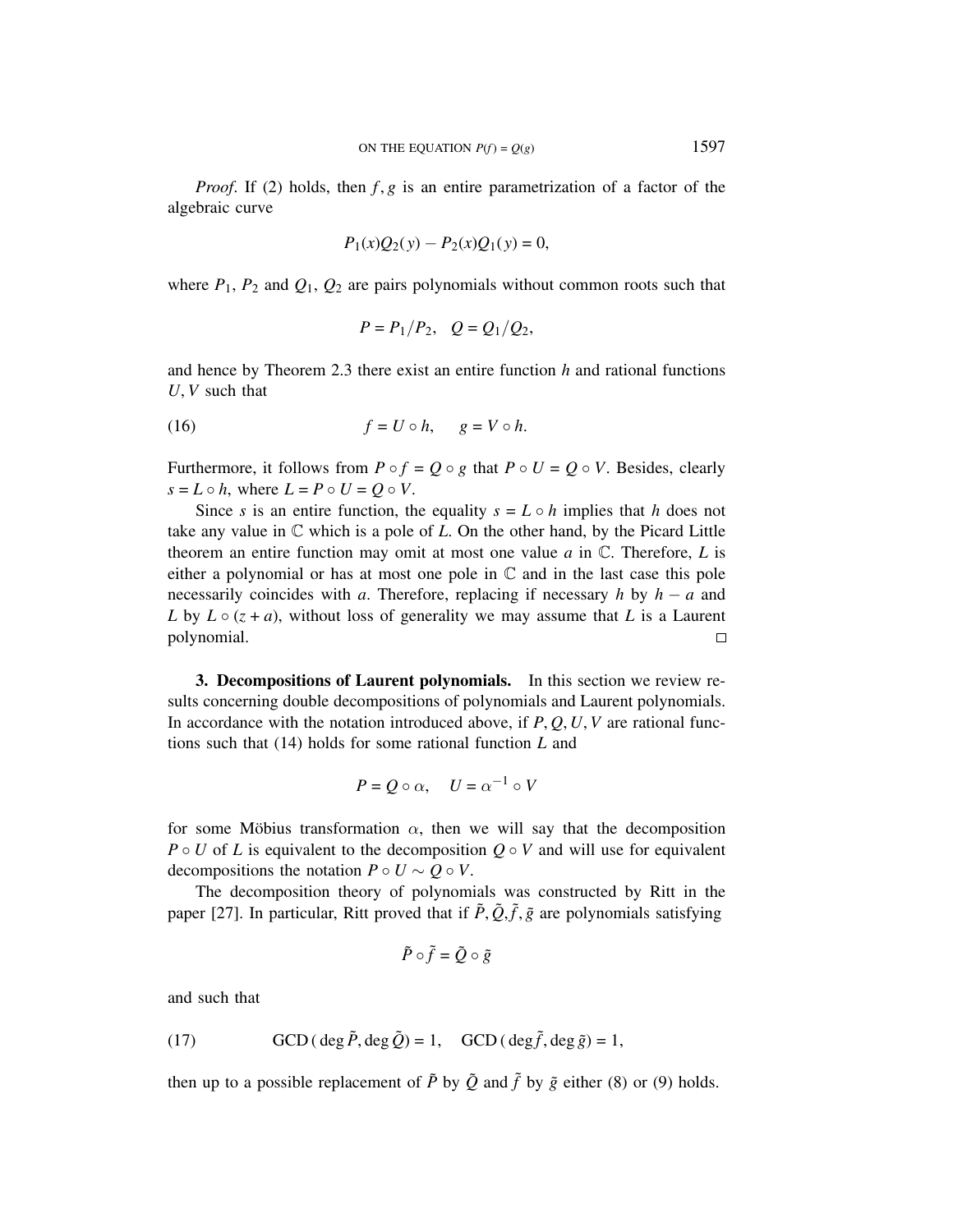On the other hand, it was proved in [7], [29] (see also [18]) that if  $P$ ,  $Q$ ,  $f$ ,  $g$  are arbitrary polynomials satisfying (1), then there exist polynomials  $U, \tilde{P}, \tilde{Q}, \tilde{f}, \tilde{g}, h$ such that

(18) 
$$
\deg U = \text{GCD}(\deg P, \deg Q), \quad \deg h = \text{GCD}(\deg f, \deg g)
$$

and equalities (7) hold. Clearly, this result and the Ritt theorem taken together provide a full description of polynomial solutions of (1).

It is easy to see that the problem of description of polynomial solutions of equation (1) essentially is equivalent to the problem of description of algebraic curves of the form

$$
(19) \qquad \qquad P(x) - Q(y) = 0
$$

having a factor of genus zero with one point at infinity. Indeed, if (19) is such a curve, then the corresponding factor can be parametrized by some polynomials  $f$ ,  $g$  implying (1), and vice versa if  $P$ ,  $Q$ ,  $f$ ,  $g$  is a polynomial solution of (1), then (19) has a factor of genus zero with one point at infinity. A more general problem of description of curves (19) having a factor of genus 0 with at most two points at infinity is closely related to the number theory and was studied in the papers [10], [5]. In particular, in [5] an explicit list of such curves, defined over any field *k* of characteristic zero, was obtained.

It was observed by the author several years ago that the problem of description of solutions of equation (14), where *L* is a Laurent polynomial and *P*, *Q*, *U*, *V* are rational functions, mostly reduces to the above mentioned problem of description of curves (19) having a factor of genus 0 with at most two points at infinity. Indeed, since a Laurent polynomial *L* has at most two poles, it is easy to see that any decomposition of *L* into a composition of two rational functions is equivalent either to a decomposition  $A \circ L_1$ , where  $A$  is a polynomial and  $L_1$  is a Laurent polynomial, or to a decomposition  $L_2 \circ B$ , where  $L_2$  is a Laurent polynomial and  $B = c z<sup>d</sup>$ ,  $c \in \mathbb{C}$ ,  $d \ge 1$ . Therefore, a description of solutions of (14) reduces to a description of solutions of the following three equations:

$$
(20) \t\t\t A \circ L_1 = B \circ L_2,
$$

where  $A, B$  are polynomials and  $L_1, L_2$  are Laurent polynomials,

$$
(21) \t\t A \circ L_1 = L_2 \circ z^d,
$$

where  $A$  is a polynomial and  $L_1, L_2$  are Laurent polynomials, and

(22) 
$$
L_1 \circ z^{d_1} = L_2 \circ z^{d_2},
$$

where  $L_1, L_2$  are Laurent polynomials.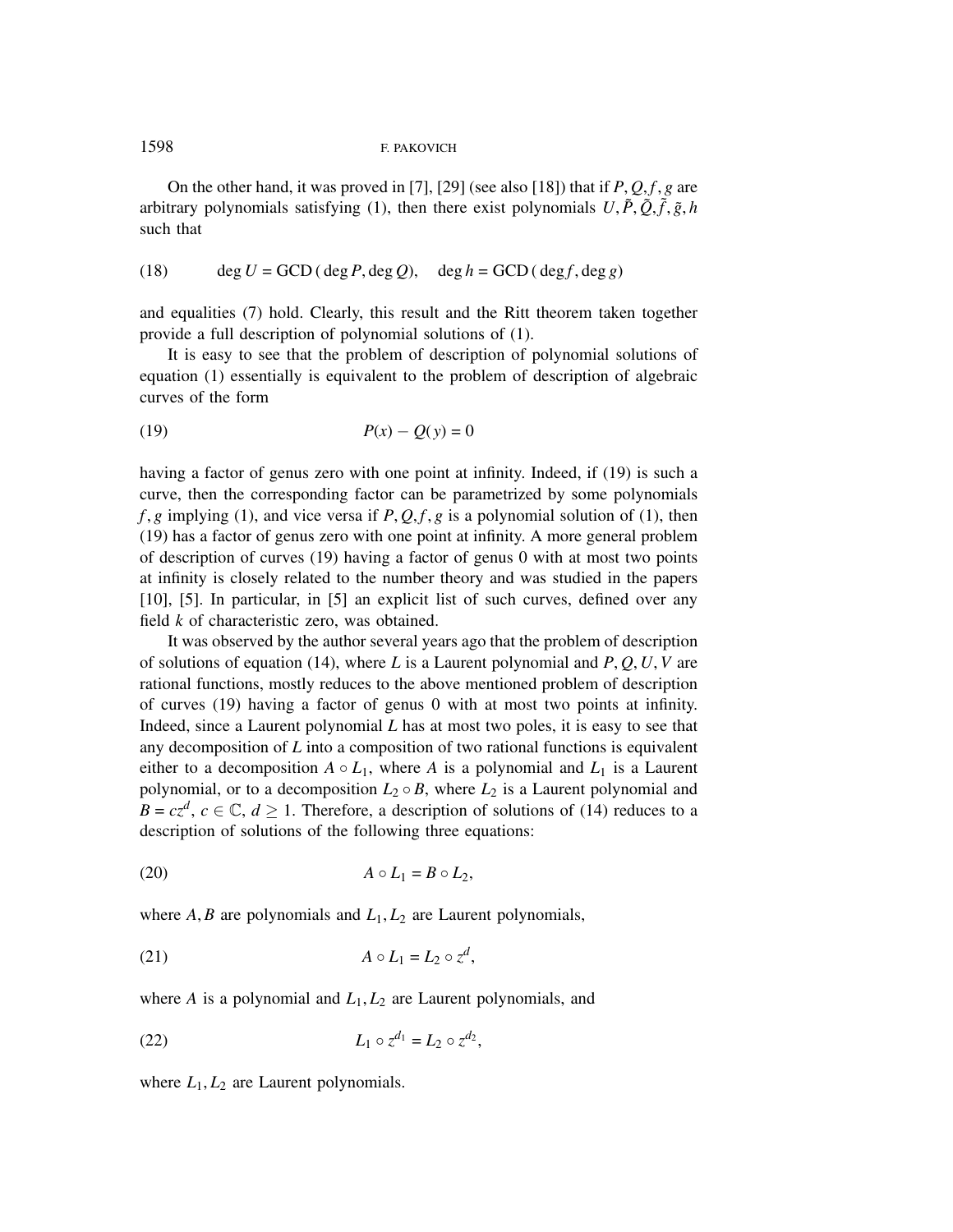Equation (22) is very simple. Equation (21) is more complicated but still can be analysed quite easily in view of the presence of symmetries. Finally, if  $A, B, L_1, L_2$  is a solution of equation (20), then the curve

$$
(23) \qquad \qquad A(x) - B(y) = 0
$$

has a factor of genus 0 with at most two points at infinity and vice versa for any such a curve its factor of genus 0 may be parametrized by some Laurent polynomials.

A comprehensive self-contained theory of decompositions of Laurent polynomials was constructed in [25] where the equation

$$
A \circ C = B \circ D
$$

was studied in a more general setting involving holomorphic functions on compact Riemann surfaces. In particular, in [25] were proposed new proofs of the Ritt theorem and the classification of curves (19) having a factor of genus zero with at most two points at infinity. Another approach to the problem may be found in [31] where solutions of (20) and (21) are deduced from results of [5] and [3].

Below we collect necessary results from [25]. In order to lighten the notation set

$$
U_n(z) = \frac{1}{2} \left( z^n + \frac{1}{z^n} \right), \quad V_n(z) = \frac{1}{2i} \left( z^n - \frac{1}{z^n} \right).
$$

We start from the description of solutions of equation (20).

THEOREM 3.1. Suppose that polynomials  $A$ ,  $B$  and Laurent polynomials  $L_1$ ,  $L_2$ *satisfy the equation*

$$
A\circ L_1=B\circ L_2.
$$

*Then there exist polynomials E,*  $\tilde{A}$ *,*  $\tilde{B}$  *and Laurent polynomials W,*  $\tilde{L}_1$ *,*  $\tilde{L}_2$  *such that* 

 $A = E \circ \tilde{A}$ ,  $B = E \circ \tilde{B}$ ,  $L_1 = \tilde{L}_1 \circ W$ ,  $L_2 = \tilde{L}_2 \circ W$ ,  $\tilde{A} \circ \tilde{L}_1 = \tilde{B} \circ \tilde{L}_2$ 

*and, up to a possible replacement of A by B and L*<sup>1</sup> *by L*2*, one of the following conditions holds:*

1) 
$$
\tilde{A} \circ \tilde{L}_1 \sim z^n \circ z^r R(z^n), \qquad \tilde{B} \circ \tilde{L}_2 \sim z^r R^n(z) \circ z^n,
$$

*where R is a polynomial,*  $r \geq 0$ *,*  $n \geq 1$ *, and GCD*  $(n, r) = 1$ *;* 

$$
\tilde{A}\circ \tilde{L}_1\sim T_n\circ T_m, \quad \tilde{B}\circ \tilde{L}_2\sim T_m\circ T_n,
$$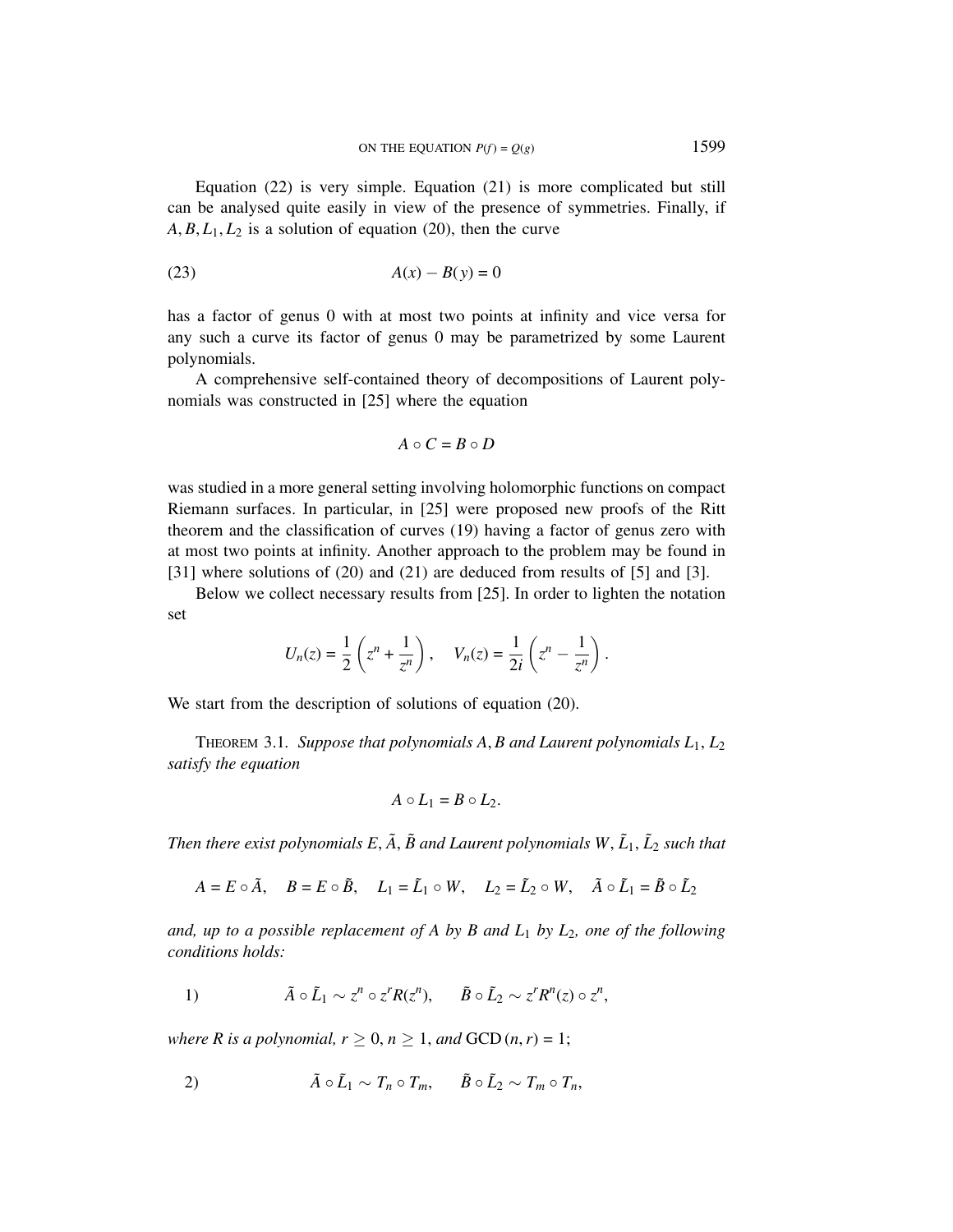*where*  $T_n$ ,  $T_m$  *are the corresponding Chebyshev polynomials with*  $m, n \geq 1$ , *and*  $GCD(n, m) = 1;$ 

3) 
$$
\tilde{A} \circ \tilde{L}_1 \sim z^2 \circ U_1 S(V_1), \quad \tilde{B} \circ \tilde{L}_2 \sim (1-z^2) S^2 \circ V_1,
$$

*where S is a polynomial;*

4) 
$$
\tilde{A} \circ \tilde{L}_1 \sim -T_{nl} \circ U_m(\varepsilon z), \quad \tilde{B} \circ \tilde{L}_2 \sim T_{ml} \circ U_n,
$$

*where*  $T_{nl}$ ,  $T_{ml}$  *are the corresponding Chebyshev polynomials with*  $m, n \geq 1, l > 1$ ,  $\varepsilon^{nlm} = -1$ , and GCD  $(n, m) = 1$ ;

5) 
$$
\tilde{A} \circ \tilde{L}_1 \sim (z^2 - 1)^3 \circ \left(\frac{i}{\sqrt{3}}V_2 + \frac{2\sqrt{2}}{\sqrt{3}}U_1\right),
$$
  
\n $\tilde{B} \circ \tilde{L}_2 \sim (3z^4 - 4z^3) \circ \left(\frac{i}{3\sqrt{2}}V_3 + U_2 + \frac{i}{\sqrt{2}}V_1 + \frac{2}{3}\right).$ 

The expressions for *A* and *B* given in Theorem 3.1 coincide with the ones given in [5], Theorem 9.3 (for  $k = \mathbb{C}$ ) and [25], Theorem 1.1 (see also Theorem 7.2 and Theorem 8.1 of [25]). The expressions for  $L_1, L_2$  coincide with the ones given in  $[25]$  in 1), 2), 4) and slightly differ in 3) and 5). Say, in  $[25]$  in 3) we used for the curve

$$
x^2 - (1 - y^2)S(y) = 0
$$

the parametrization

$$
L_1 = \frac{z^2 - 1}{z^2 + 1} S\left(\frac{2z}{z^2 + 1}\right), \qquad L_2 = \frac{2z}{z^2 + 1},
$$

while now the parametrization

$$
L_1 = U_1 S(V_1), \t L_2 = V_1.
$$

A similar change is made in 5). Since the rational functions in the new parametrizations have the same degrees as the corresponding functions in the old parametrizations, the new parametrizations can be obtained from the old ones by composing them with Möbius transformations, and therefore such a change of parametrizations does not affect the conclusion of the theorem.

The solutions of equation (21) (in the case where this equation does not reduce to (20)) are described by the following theorem (see [25], Theorem 6.4).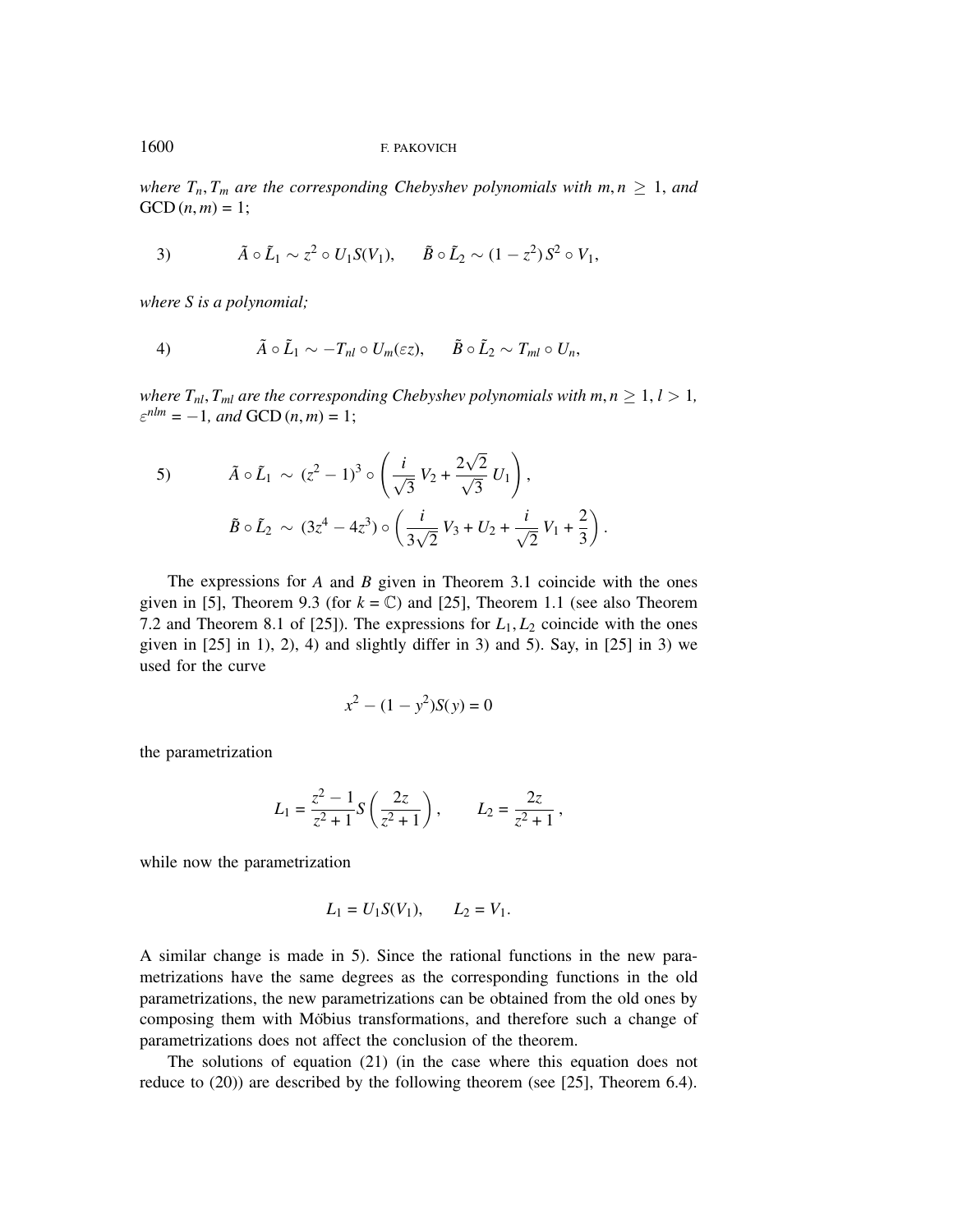THEOREM 3.2*. Suppose that polynomials A*, *B and Laurent polynomials L*1, *L*<sup>2</sup> *(which are not polynomials) satisfy the equation*

$$
A\circ L_1=L_2\circ B.
$$

*Then there exist polynomials*  $E$ ,  $\tilde{A}$ ,  $\tilde{B}$ ,  $W$  and Laurent polynomials  $\tilde{L}_1$ ,  $\tilde{L}_2$  such that

$$
A = E \circ \tilde{A}, \quad L_2 = E \circ \tilde{L}_2, \quad L_1 = \tilde{L}_1 \circ W, \quad B = \tilde{B} \circ W, \quad \tilde{A} \circ \tilde{L}_1 = \tilde{L}_2 \circ \tilde{B}
$$

*and either*

(24) 
$$
\tilde{A} \circ \tilde{L}_1 \sim z^n \circ z^r L(z^n), \quad \tilde{L}_2 \circ \tilde{B} \sim z^r L^n(z) \circ z^n,
$$

*where L is a Laurent polynomial,*  $r \geq 0$ *,*  $n \geq 1$ *, and*  $GCD(r, n) = 1$ *, or* 

(25) 
$$
\tilde{A} \circ \tilde{L}_1 \sim T_n \circ U_m, \quad \tilde{L}_2 \circ \tilde{B} \sim U_m \circ z^n,
$$

*where*  $T_n$  *is the Chebyshev polynomial,*  $n \geq 1, m \geq 1,$  *and* GCD  $(m, n) = 1$ .

Finally, solutions of equation (22) are described as follows (see e.g. [25], Lemma 6.1).

LEMMA 3.1*. Let L*1, *L*<sup>2</sup> *be Laurent polynomials such that (22) holds for some*  $d_1, d_2 \geq 1$ . *Then there exists a Laurent polynomial N such that* 

(26) 
$$
L_1 = N \circ z^{D/d_1}, \qquad L_2 = N \circ z^{D/d_2},
$$

*where*  $D = LCM(d_1, d_2)$ .

#### **4. Proofs of Theorems A, B, and C.**

*Proof of Theorem* A. Suppose that (1) holds for some entire functions  $f, g$ and polynomials *P*, *Q* and let *s* be an entire function defined by equality (2). By Theorem 2.4 there exist an entire function *h*, a Laurent polynomial *L*, and rational functions  $U, V$  such that equalities (15) hold. Furthermore, since  $P, Q$  are polynomials, the functions *U*, *V* are Laurent polynomials. Therefore, setting

$$
A = P, \quad B = Q, \quad L_1 = U, \quad L_2 = V
$$

we obtain (20) and may apply Theorem 3.1.

Observe that without loss of generality we may assume that the Laurent polynomial *W* in Theorem 3.1 equals *z*. Indeed, if *W* is a polynomial, then the function  $W \circ h$  is clearly entire, and we may simply replace  $h$  by  $W \circ h$ . On the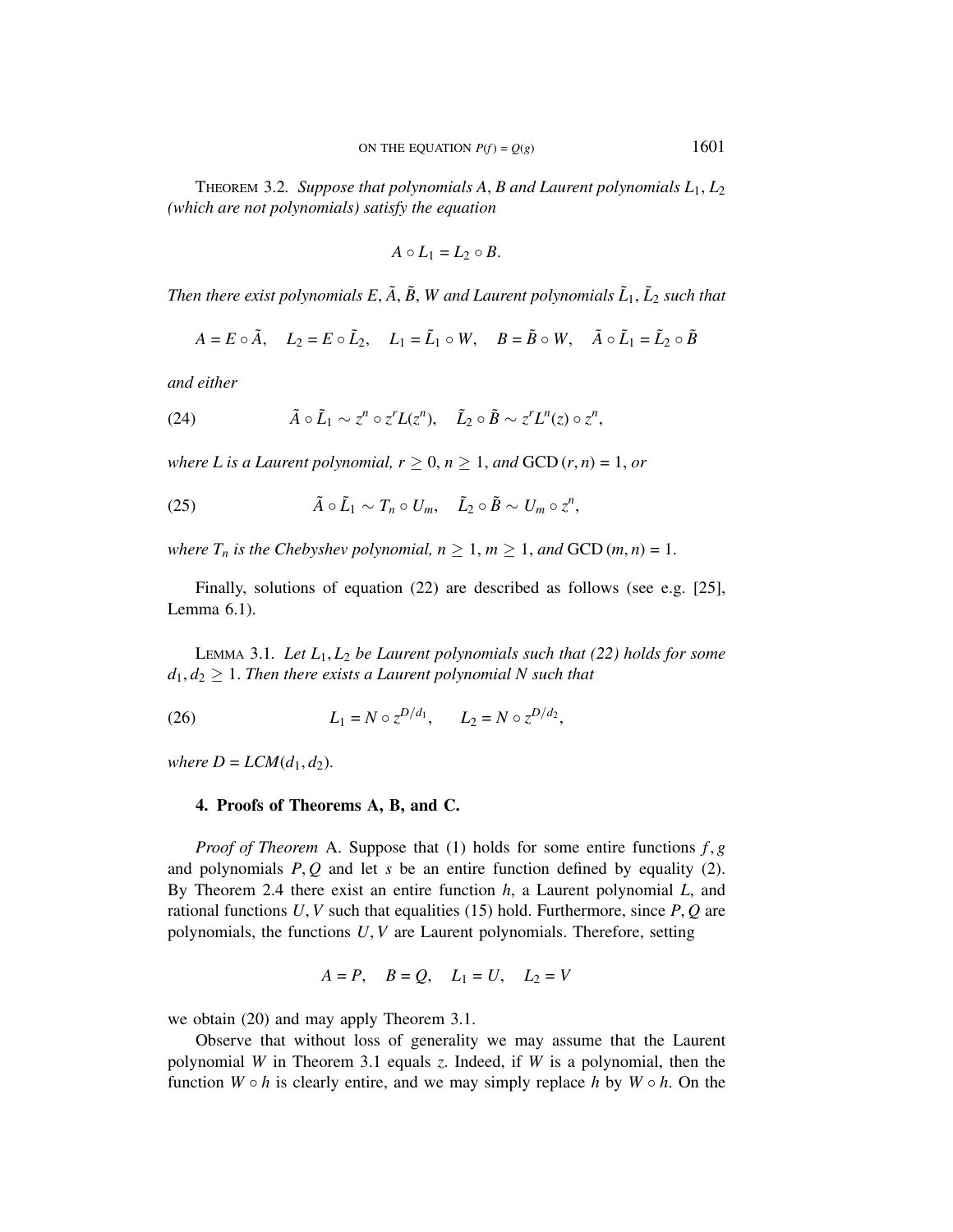other hand, if *W* is not a polynomial, then *L* is not a polynomial either, and it follows from

$$
(27) \t\t\t s = L \circ h
$$

that *h* omits the value 0. Therefore, in this case the function  $W \circ h$  is also entire and we may replace  $h$  by  $W \circ h$  as above.

If for the functions  $A, B, L_1, L_2$  either conclusion 1) or conclusion 2) of Theorem 3.1 holds, then setting

$$
F = E
$$
,  $\tilde{P} = \tilde{A}$ ,  $\tilde{f} = \tilde{L}_1$ ,  $\tilde{Q} = \tilde{B}$ ,  $\tilde{g} = \tilde{L}_2$ ,  $t = h$ 

we see that for  $P$ ,  $Q$ ,  $f$ ,  $g$  accordingly either conclusion 1) or conclusion 2) of Theorem A holds.

On the other hand, if for the functions  $A, B, L_1, L_2$  one of conclusions 3), 4), 5) holds, then *L* is not a polynomial. Therefore, *h* omits the value 0 and hence there exists an entire function *w* such that

$$
(28) \t\t\t h = e^{iz} \circ w.
$$

If 3) holds, then it follows from (28) taking into account the equalities

(29) 
$$
U_n \circ e^{iz} = \cos (nz), \qquad V_n \circ e^{iz} = \sin (nz),
$$

that

$$
\tilde{L}_1 \circ h = \cos z S(\sin z) \circ w, \quad \tilde{L}_2 \circ h = \sin z \circ w.
$$

Therefore, setting

$$
F = E
$$
,  $\tilde{P} = \tilde{A}$ ,  $\tilde{f} = \tilde{L}_1 \circ e^{iz}$ ,  $\tilde{Q} = \tilde{B}$ ,  $\tilde{g} = \tilde{L}_1 \circ e^{iz}$ ,  $t = w$ 

we conclude that conclusion 3) of Theorem A holds. Similarly, it follows from (28), (29) that if for  $A, B, L_1, L_2$  conclusion 5) of Theorem 3.1 holds, then for  $P, Q, f, g$  conclusion 5) of Theorem A holds.

Finally, in order to prove that if for  $A, B, L_1, L_2$  conclusion 4) of Theorem 3.1 holds, then for  $P$ ,  $Q$ ,  $f$ ,  $g$  conclusion 4) of Theorem A holds, observe that the equality  $\varepsilon^{nlm} = -1$  implies that  $\varepsilon = e^{i\gamma}$ , where

$$
\gamma = \frac{\pi}{nlm}(2r+1)
$$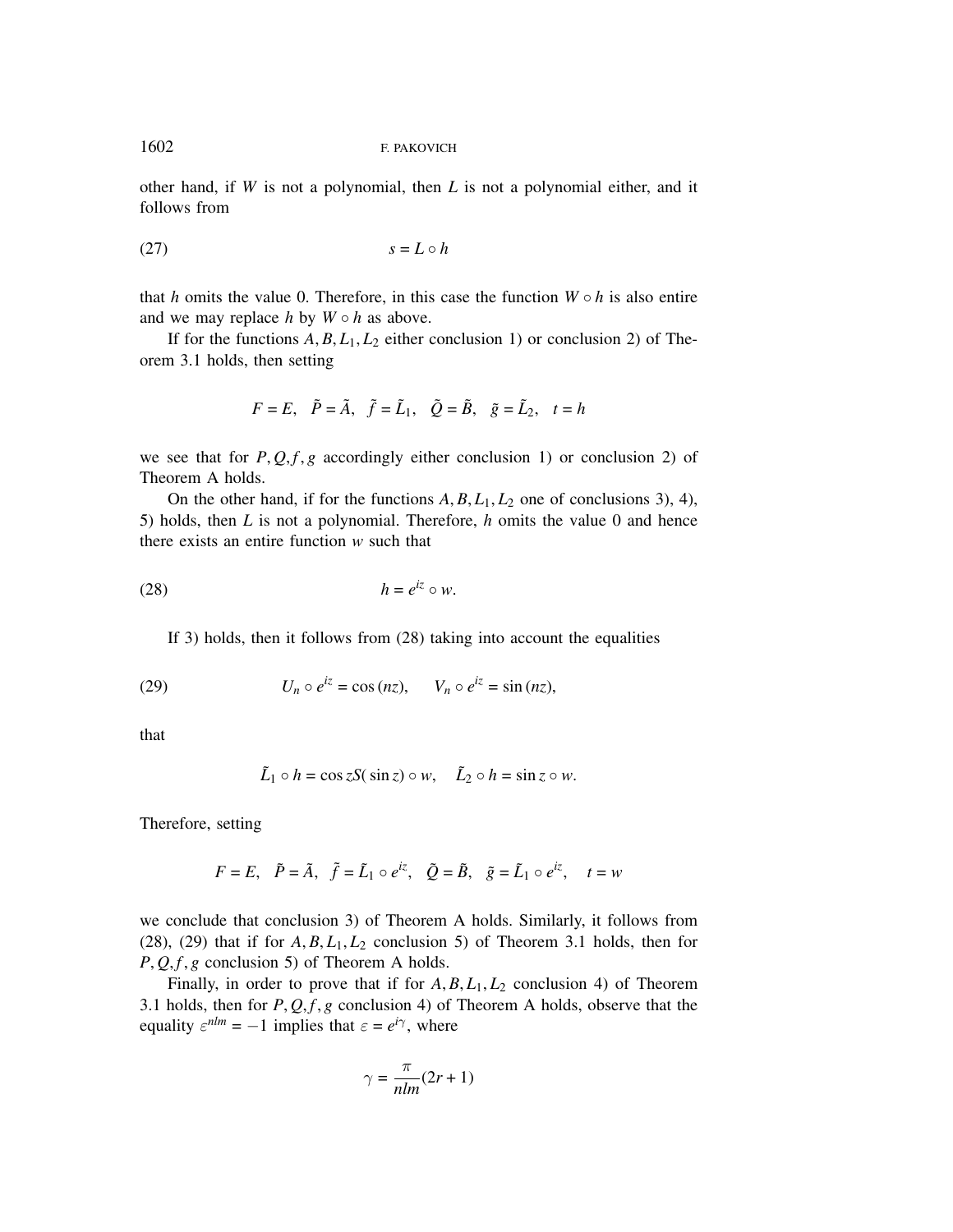for some  $r, 0 \le r < n \, \text{l m}$ , and hence

$$
U_m \circ \varepsilon z \circ e^{iz} = U_m \circ e^{i(z+\gamma)} = \cos\left(\frac{(2k+1)\pi}{nl} + mz\right),
$$

for some  $k, 0 \leq k < nl$ .

*Proof of Theorem* B. It follows from Theorem 2.4 that if (2) holds for some entire functions  $s$ ,  $f$ ,  $g$  and rational functions  $P$ ,  $Q$ , then there exist an entire function  $h$ , a Laurent polynomial  $L$ , and rational functions  $U, V$  such that equalities (15) hold. Furthermore, clearly either

(30) 
$$
P \circ U \sim A \circ L_1, \quad Q \circ V \sim L_2 \circ z^d,
$$

where *A* is a polynomial and  $L_1, L_2$  are Laurent polynomials satisfying (21), or

(31) 
$$
P \circ U \sim L_1 \circ z^{d_1}, \quad Q \circ V \sim L_2 \circ z^{d_2},
$$

where  $L_1, L_2$  are Laurent polynomials satisfying (22).

If (30) holds, then it follows from Theorem 3.2 that there exist rational functions  $E, \hat{P}, \hat{Q}, \hat{U}, \hat{V}, W$  such that

(32) 
$$
P = E \circ \hat{P}
$$
,  $Q = E \circ \hat{Q}$ ,  $U = \hat{U} \circ W$ ,  $V = \hat{V} \circ W$ ,  $\hat{P} \circ \hat{U} = \hat{Q} \circ \hat{V}$ 

and either

(33) 
$$
\hat{P} \circ \hat{U} \sim z^n \circ z^r L(z^n), \quad \hat{Q} \circ \hat{V} \sim z^r L^n(z) \circ z^n,
$$

where *L* is a Laurent polynomial,  $r \geq 0$ ,  $n \geq 1$ , and GCD  $(r, n) = 1$ , or

(34) 
$$
\hat{P} \circ \hat{U} \sim T_n \circ U_m, \quad \hat{Q} \circ \hat{V} \sim U_m \circ z^n,
$$

where  $T_n$  is the Chebyshev polynomial,  $n \geq 1$ ,  $m \geq 1$ , and GCD  $(m, n) = 1$ .

Observe that since in both cases the function  $\hat{P} \circ \hat{U}$  is a Laurent polynomial which is not a polynomial, it follows from

$$
L=E\circ\hat{P}\circ\hat{U}\circ W
$$

and  $L^{-1}{\{\infty\}} = {0, \infty}$  that *E* is a polynomial and  $W = cz^{\pm d}$ , where  $c \in \mathbb{C}^*$ , *d*  $\geq$  1. Since (27) implies that *h* omits the value 0, replacing *h* by *W* ◦ *h* we may assume that  $W = z$ .

 $\Box$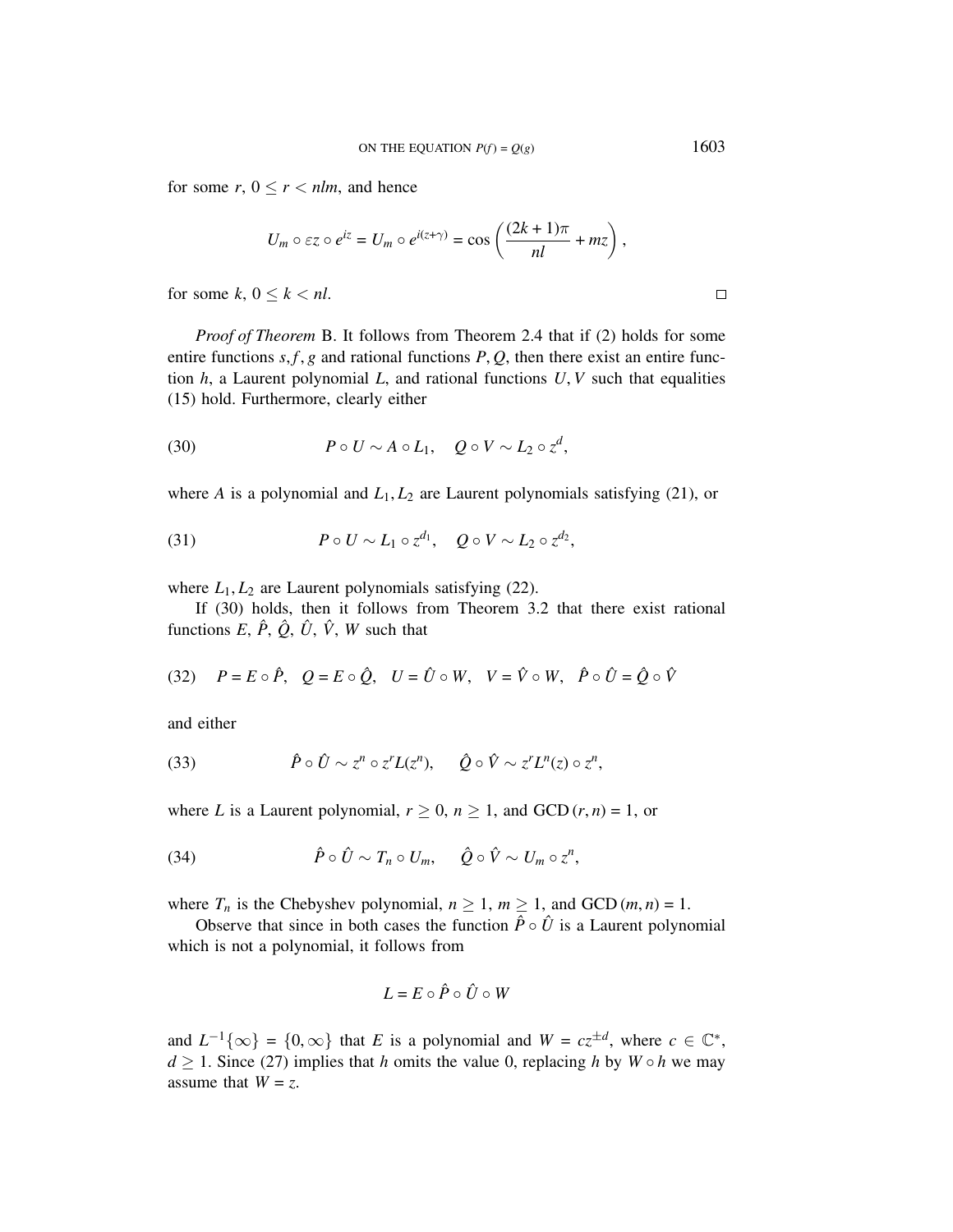Setting now accordingly to possibilities (33), (34) either

$$
F = E
$$
,  $\tilde{P} = \hat{P}$ ,  $\tilde{f} = \hat{U} \circ e^z$ ,  $\tilde{Q} = \hat{Q}$ ,  $\tilde{g} = \hat{V} \circ e^z$ ,  $t = iw$ 

or

$$
F = E
$$
,  $\tilde{P} = \hat{P}$ ,  $\tilde{f} = \hat{U} \circ e^{iz}$ ,  $\tilde{Q} = \hat{Q}$ ,  $\tilde{g} = \hat{V} \circ e^{iz}$ ,  $t = w$ ,

where  $w$  is an entire function such  $(28)$  holds, we see that one of conclusions of Theorem B holds.

Similarly, if (31) holds, then it is not hard to prove using Lemma 3.1 that there exist rational functions  $\hat{P}$ ,  $\hat{Q}$ ,  $\hat{U}$ ,  $\hat{V}$ , a Laurent polynomial *E*, and a Laurent polynomial *W* of the form  $W = cz^{\pm d}$ ,  $d = GCD(d_1, d_2)$ ,  $c \in \mathbb{C}^*$  such that (32) holds and

$$
\hat{P} \circ \hat{U} \sim z^{D/d_1} \circ z^{(d_1/d)z}, \quad \hat{Q} \circ \hat{V} \sim z^{D/d_2} \circ z^{(d_2/d)z}.
$$

Furthermore, without loss of generality we may assume that  $W = z$  and setting

$$
F=E, \quad \tilde{P}=\hat{P}, \quad \tilde{f}=\hat{U}\circ e^z, \quad \tilde{Q}=\hat{Q}, \quad \tilde{g}=\hat{V}\circ e^z, \quad t=iw,
$$

where  $w$  is an entire function such  $(28)$  holds, we see that conclusion 1) of Theorem B holds with  $L \equiv 1$ ,  $n = d_2/d$ , and  $r = d_1/d$ .  $\Box$ 

*Proof of Theorem* C. Suppose that *P* is a polynomial and *c* is a complex number such that

$$
(35) \t\t P \circ f = cP \circ g
$$

for some entire functions *f* and *g*. Then for *P*, *f*, *g*, and  $Q = cP$  one of conclusions of Theorem A holds. Furthermore, since  $\deg P = \deg cP$  we have:

$$
\deg \tilde{P} = \deg \tilde{Q}.
$$

If 1) holds, then equality (36) together with the conditions  $GCD(r, n) = 1$ ,  $r \geq 0$ ,  $n \geq 1$  imply that

$$
(37) \t\t P \circ f \sim cP \circ g.
$$

The same is true if 2) holds.

Further, it follows from (36) that 5) is impossible, while 4) may hold only if  $m = n = 1$ . Finally, if 3) holds, then necessarily deg  $S = 0$ , and it is easy to see that in this case 3) reduces to 4) with  $l = 2$ ,  $m = n = 1$ , and  $k = 1$ . Summing up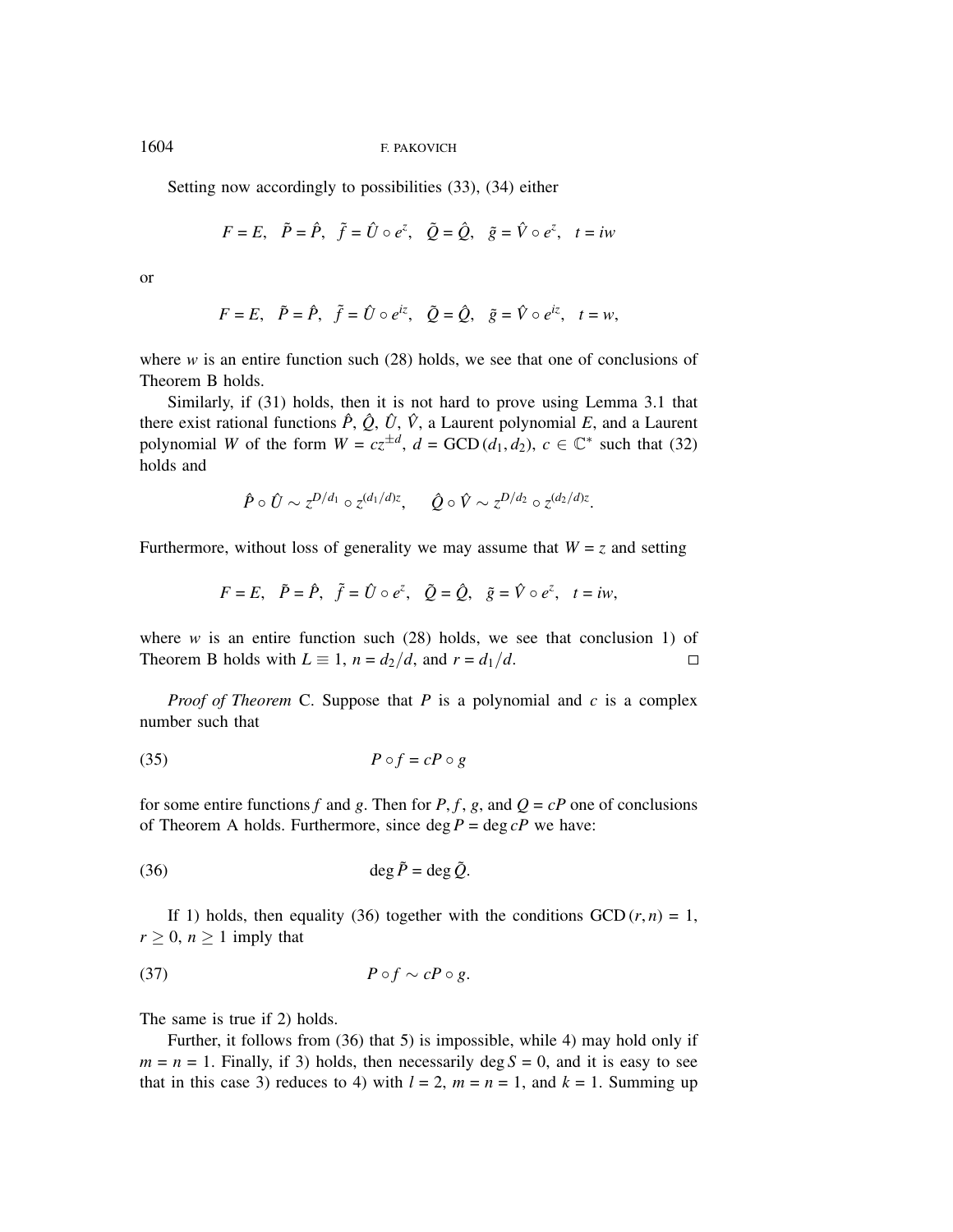we see that equality (35) implies that either  $P \circ f$  is equivalent to  $cP \circ g$  or

$$
(38) \t\t\t P = F \circ T_l \circ \alpha
$$

for some polynomial *F*, Möbius transformation  $\alpha$ , and  $l \geq 2$ . If (37) holds, then there exist  $a, b \in \mathbb{C}$  such that

$$
(39) \t\t\t\t cP = P \circ (az + b).
$$

Set  $\hat{P} = P \circ (z - b/(a - 1))$ . Then

$$
(40) \t\t c\hat{P} = \hat{P} \circ az
$$

and the comparision of coefficients of polynomials in both parts of (40) implies that there exists an *n*th root of unity  $\varepsilon$  such that  $a = \varepsilon$ ,  $c = \varepsilon^r$ , and

$$
\hat{P} = z^r R(z^n)
$$

for some polynomial *R* and  $r \geq 0$ ,  $n > 1$ . Therefore, (37) implies that

$$
P=z^rR(z^n)\circ\alpha
$$

for some Möbius transformation  $\alpha$ . Furthermore, any polynomial of such a from is not a uniqueness polynomial for entire functions since for any *n*th root of unity  $\varepsilon$  distinct from 1 and any entire function  $f$  we have:

$$
P \circ (\alpha^{-1} \circ f) = (\varepsilon^{n-r} P) \circ (\alpha^{-1} \circ \varepsilon f).
$$

Finally, it is easy to see that any polynomial of form (38) also is not a strong uniqueness polynomial for entire functions since for example for the functions

$$
\alpha^{-1} \circ \cos\left(\frac{2\pi}{l} + z\right), \quad g = \alpha^{-1} \circ \cos z
$$

the equality

$$
P\circ f=P\circ g
$$

holds.

 $\Box$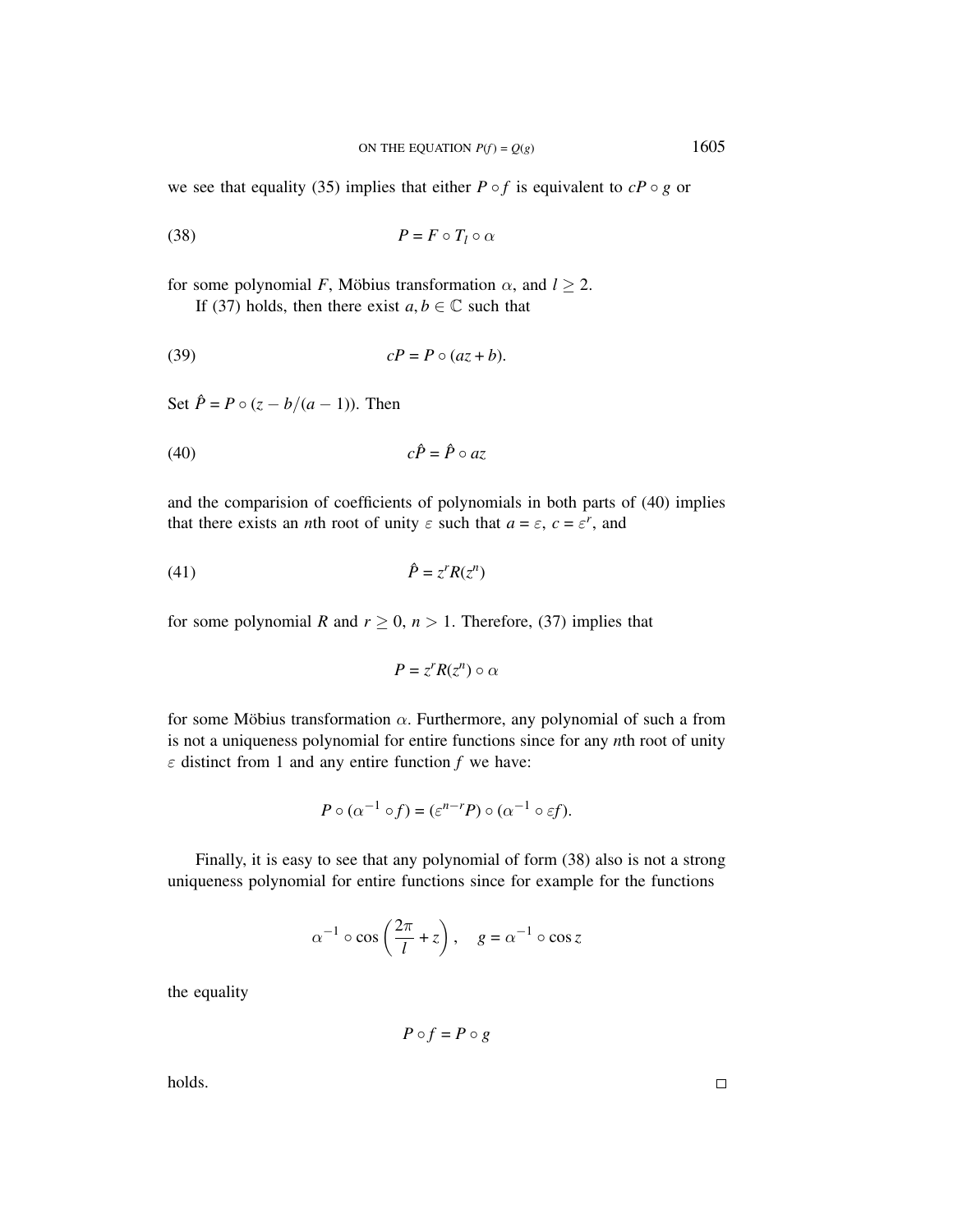DEPARTMENT OF MATHEMATICS, BEN GURION UNIVERSITY OF THE NEGEV, P.O.B. 653 BEER SHEVA, 84105 ISRAEL

*E-mail:* pakovich@math.bgu.ac.il

#### **REFERENCES**

- [1] T. An and J. Wang, Uniqueness polynomials for complex meromorphic functions, *Internat. J. Math.* **13**, no. 10 (2002), 1095–1115.
- [2] T. An, J. Wang, and P. Wong, Strong uniqueness polynomials: the complex case, *Complex Variables*, *Theory Appl.* **49**, no. 1 (2004), 25–54.
- [3] R. Avanzi and U. Zannier, The equation  $f(X) = f(Y)$  in rational functions  $X = X(t)$ ,  $Y = Y(t)$ , *Compositio Math.* **139**, no. 3 (2003), 263–295.
- [4] A. Beardon and T. Ng, Parameterizations of algebraic curves, *Ann. Acad. Sci. Fenn. Math.* **31**, no. 2 (2006), 541–554.
- [5] Y. Bilu and R. Tichy, The Diophantine equation  $f(x) = g(y)$ , *Acta Arith.* **95**, no. 3 (2000), 261–288.
- [6] W. Cherry and J. Wang, Uniqueness polynomials for entire functions, *Internat. J. Math.* **13**, no. 3 (2002), 323–332.
- [7] H. Engstrom, Polynomial substitutions, *Amer. J. Math.* **63** (1941), 249–255.
- [8] A. Eremenko and L. Rubel, The arithmetic of entire functions under composition, *Adv. Math.* **124**, no. 2 (1996), 334–354.
- [9] A. Escassut, Meromorphic functions of uniqueness, *Bull. Sci. Math.* **131**, no. 3 (2007), 219–241.
- [10] M. Fried, On a theorem of Ritt and related diophantine problems, *J. Reine Angew. Math.* **264** (1973),  $40 - 55$ .
- [11] W. Fuchs and G. Song, On a conjecture by M. Ozawa concerning factorization of entire functions, *Ann. Acad. Sci. Fenn. Ser. A I Math.* **10** (1985), 173–185.
- [12] H. Fujimoto, On uniqueness of meromorphic functions sharing finite sets, *Amer. J. Math.* **122**, no. 6 (2000), 1175–1203.

[13] , On uniqueness polynomials for meromorphic functions, *Nagoya Math. J.* **170** (2003), 33–46.

- [14] , Finiteness of entire functions sharing a finite set, *Nagoya Math. J.* **185** (2007), 111–122.
- [15] H. K. Ha and C. C. Yang, On the functional equation *P*( *f*) = *Q*(*g*), *Value Distribution Theory and Related Topics*, *Adv. Complex Anal. Appl.*, vol. 3, Kluwer Acad. Publ., Boston, MA, 2004, pp. 201–207.
- [16] P. Li and C. C. Yang, Some further results on the functional equation  $P(f) = Q(g)$ , *Value Distribution Theory and Related Topics*, *Adv. Complex Anal. Appl.*, vol. 3, Kluwer Acad. Publ., Boston, MA, 2004, pp. 219–231.
- [17] S. Lysenko, On the functional equation  $f(p(z)) = g(q(z))$ , where p and q are "generalized" polynomials and *f* and *g* are meromorphic functions, *Izv. Math.* **60**, no. 5 (1996), 963–984.
- [18] M. Muzychuk and F. Pakovich, Jordan-Holder theorem for imprimitivity systems and maximal decompositions of rational functions, *Proc. London Math. Soc.*, 2010; doi: 10.112/plms/pdq009.
- [19] T. Ng, Recent progress on the unique factorizations of entire functions, *Proceedings of the Second International ISAAC Congress*, vol. 2, Kluwer Academic Publishers, 2000, pp. 1187–1199.
- [20] , Imprimitive parametrization of analytic curves and factorizations of entire functions, *J. London Math. Soc., II. Ser.* **64**, no. 2 (2001), 385–394.
- [21] T. Ng and C. C Yang, Certain criteria on the existence of a transcendental entire common right factor, *Analysis* **17**, no. 4 (1997), 387–393.
- [22] , On the composition of a prime transcendental function and a prime polynomial, *Pacific J. Math.* **193**, no. 1 (2000), 131–141.
- [23] F. Pakovich, On analogues of Ritt theorems for rational functions with at most two poles, *Russ. Math. Surv.* **63**, no. 2 (2008), 181–182.
- [24] , Algebraic curves *P*(*x*) − *Q*( *y*) = 0 and functional equations, *Complex Var. and Elliptic Equations* (to appear).
- [25] , Prime and composite Laurent polynomials, *Bull. Sci. Math.* **133** (2009), 693–732.